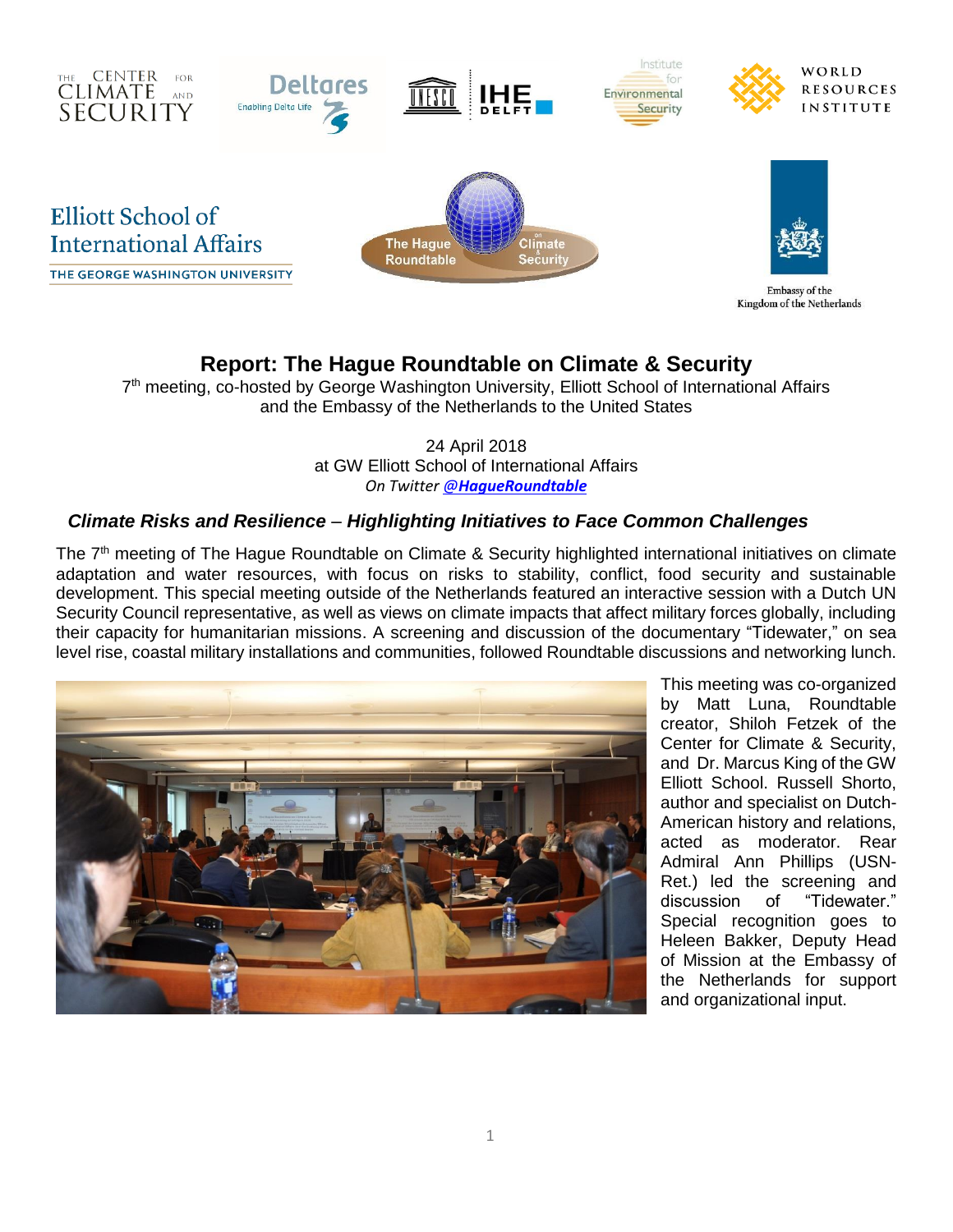## **Organizations and governments represented**

- Center for Climate and Security
- Center for Water & Security Cooperation
- City of Charlotte, North Carolina
- College of William and Mary
- Deltares
- Earth Ethic for Environmental Security
- **George Mason University Schar School** of Policy and Government
- George Washington University Elliott School of International Affairs
- Global Military Advisory Council on Climate Change (GMACCC)
- Global Water 2020
- IHE Delft Inst. for Water Education
- Institute for Environmental Security (IES)
- European External Action Service
- American Security Project (ASP)
- Inside Climate News
- Embassy of Belgium
- Embassy of Germany
- Embassy of the Netherlands
- Embassy of Spain
- Mission of the Netherlands to the UN
- PHB Development
- Red Duke Strategies, LLC
- Russell Shorto, Author & Historian
- SNV U.S.A.
- Stockholm International Peace Research Institute (SIPRI)
- SunGlacier solar-powered water project
- Truman National Security Project
- U.S. Department of State, Oceans and International Environmental and Scientific Affairs
- Washington D.C. Department of Energy and Environment
- Wilson Center
- World Resources Institute (WRI)

Special thanks goes to Dr. Marcus King of the **GW Elliott School of International Affairs** for his generous invitation, and to the following organizations for their support to make this Roundtable possible:

### **The Embassy of the Netherlands to the United States**

### **Deltares**

**IHE Delft Institute for Water Education**

**PHB Development**

**The MIDES (microbial desalination) project**

**World Resources Institute**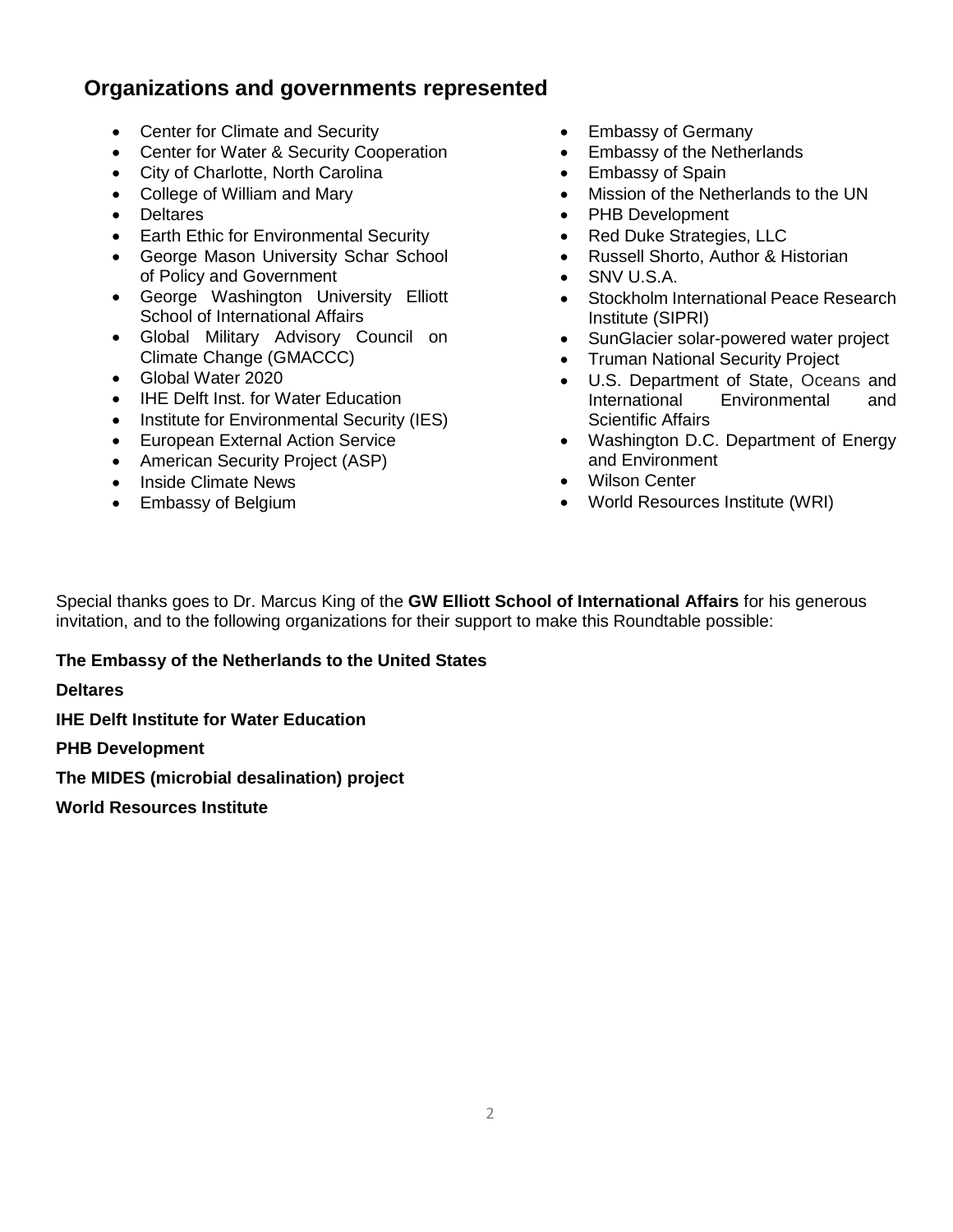# **Roundtable Agenda & Presentations, 24 April 2018**

- Welcome by **Dr. Marcus King** of the Elliott School and **Matt Luna**, Roundtable creator/organizer
- Remarks by **Ambassador of the Netherlands to the United States H.E. Mr. Henne Schuwer**
- Presentation and discussion on UN Security Council and climate, with focus on March 2018 Dutch UNSC presidency: **Nelaam Melwani**, of the Netherlands Mission to the UN
- Implementing key points of the Planetary Security Initiative's **[Hague Declaration on Planetary Security](https://www.planetarysecurityinitiative.org/signees)** with **Shiloh Fetzek** of The Center for Climate and Security and **Malin Mobjörk** of SIPRI
- Dutch & European Water expertise for climate resilience:
	- Water, Peace & Security Initiative: **Charlie Iceland** of the World Resources Institute, **Ruben Dahm** on behalf of Deltares, and IHE Delft Inst. for Water Education
	- Sea level rise and Dutch flood resilience work in the United States and globally, including commentary from **Greg Douquet**, of **SIM-CI [in the Netherlands](https://www.sim-ci.com/)** and **[Red Duke Strategies](https://www.reddukestrategies.net/)**.
	- Innovation in water and environment from Dutch/European organizations
- Role of the military in responding to climate threats to stability: presentation and discussion with **Brig. General Stephen Cheney** (USMC-Ret.) of the American Security Project and GMACCC and **Hon. John Conger** of The Center for Climate and Security; featuring **Sherri Goodman**, Senior Advisor for International Security at the Center for Climate and Security
- **Networking lunch**
- Screening of "Tidewater" with panel discussion, featuring **Rear Admiral Ann Phillips** (USN-Ret.) of The Center for Climate and Security

## **Online reports on the 24 April Hague Roundtable in Washington**

- *U.S. and Dutch National Security and Business Leaders Talk Climate Risks***:** <https://climateandsecurity.org/tag/hague-roundtable/>
- *First International Meeting of The Hague Roundtable on Climate & Security***:** [https://www.un](https://www.un-ihe.org/news/first-international-meeting-hague-roundtable-climate-and-security)[ihe.org/news/first-international-meeting-hague-roundtable-climate-and-security](https://www.un-ihe.org/news/first-international-meeting-hague-roundtable-climate-and-security)
- *Water problems don't stop at borders***:** [https://www.deltares.nl/en/news/water-problems-dont-stop](https://www.deltares.nl/en/news/water-problems-dont-stop-borders/)[borders/](https://www.deltares.nl/en/news/water-problems-dont-stop-borders/)
- *Gen. Stephen Cheney in security discussion at climate roundtable in Washington:* <http://gmaccc.org/gen-steve-cheney-leads-security-discussion-climate-roundtable-washington/>
- *Increasing peace and prosperity amid climate impacts:*  <https://www.phbdevelopment.com/increasing-peace-and-prosperity-amid-climate-impacts/>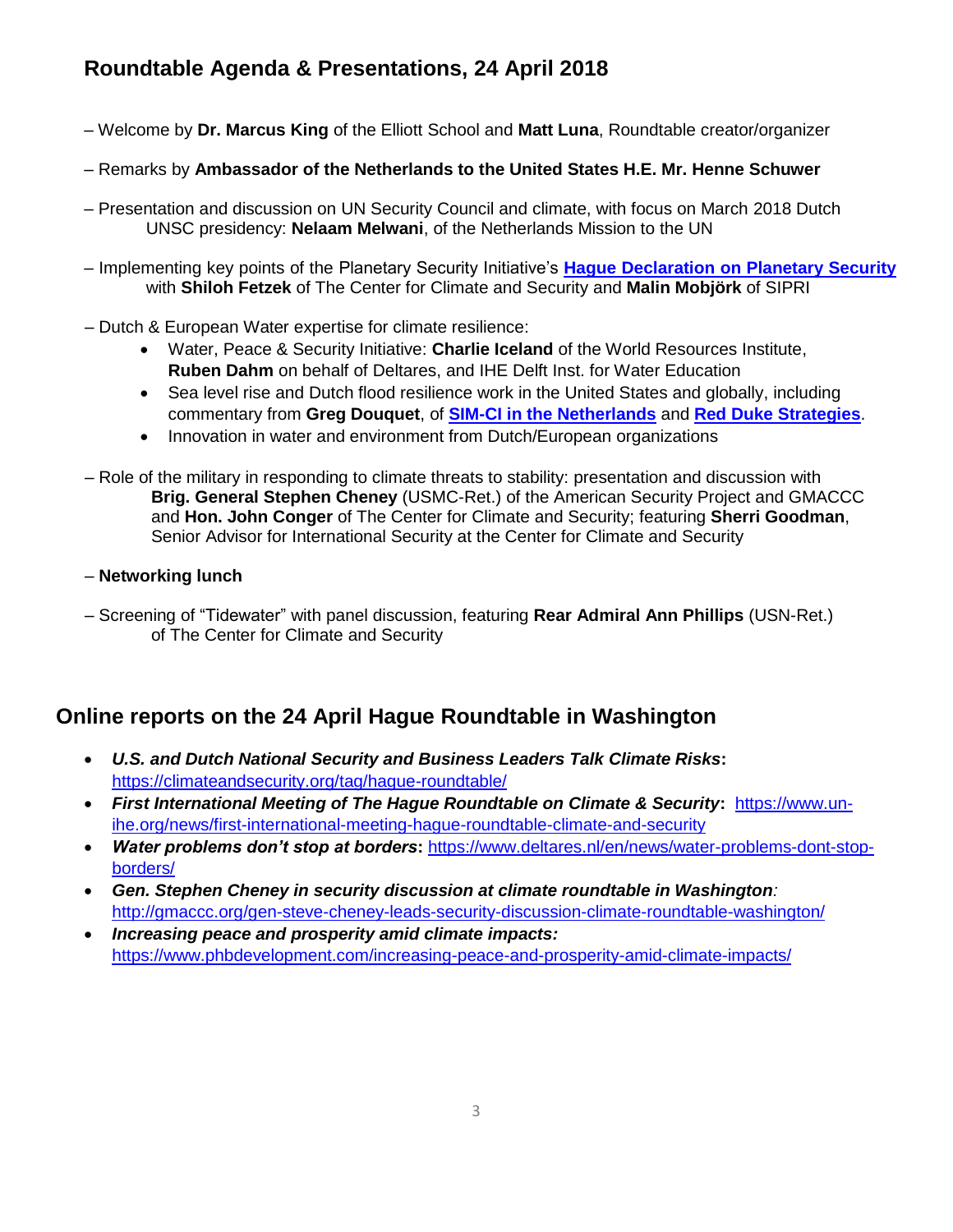# **Selected observations, questions and possible action from Roundtable discussions:**

- How can politics be removed from climate change resolutions and action? The world needs to speak the same language on this issue – so that it is de-politicized.
- The climate and security community of needs to better establish how to convene larger numbers of political leaders on action-based climate risk data.
- A more closely connected research community is needed. All related factors are rapidly evolving and can be linked with UN Security Council (UNSC). Timing is also essential to this.
- Where are Bangladesh climate migrants going to go? Numbers could easily be in millions.
- The Gulfstream is changing and could open new naval strategic possibilities. Arctic ice is melting and creating new possible transportation, military/conflict zones.
- The convergence of these issues at UNSC, local and other levels can lead to economic activity with potential to impact general political will.
- Military is normally more insulated from politics on climate debate and can speak out to politicians because military units are the ones experiencing climate impacts on their operations and preparedness, which in turn affects the overall security of nations.
- Are eco peace-keeping missions an option for climate-fragile areas? This could help prevent further rapid deterioration of ecosystems that act as a natural buffer to climate change impacts.
- Connect more cities on smart structures and innovation for climate adaptation.
- How do we identify what are the right innovations in a changing future? What's right today may not be right tomorrow. Look at more application of global water forecasting models.
- How to plan for the completely unknown in a future in which models of past climate and environmental trends are becoming far less relevant? How can universities work with data companies and others?
- How do we convince leaders on data, globally? What are possible benefits from their intervention? What is the possible role and benefit from involvement of the reinsurance sector? Then what can be done in acting on the data?

# **Key findings from Roundtable listed in the Deltares website article:**

*[Water problems don't stop at borders](https://www.deltares.nl/en/news/water-problems-dont-stop-borders/)*

- 1. There is agreement that climate change and water security threats are an important security issue.
- 2. New technology is providing tools to get a good understanding and advance insight in what is going on and what the implications are. In other words, the basic information we need exists, but requires processing and combining to get information that can support action.
- 3. Although there is technical knowledge to adapt to and to mitigate climate change and water shocks, countries have different policies regarding investment in prevention or response and rebuilding.
- 4. Trade-offs are likely needed between different interests, for instance between certain sources of renewable energy (hydro-power, bio-fuels) or expansion of irrigated agriculture on the one hand and ecosystems and livelihoods of people depending on ecosystems on the other hand.
- 5. The Water Peace and Security Initiative (WPSI) can assist in making trade-offs and scenarios more clear for decision makers and use this information to create political – and stakeholder support for conflictsensitive adaptation. This may include options to mitigate negative impacts of trade-offs.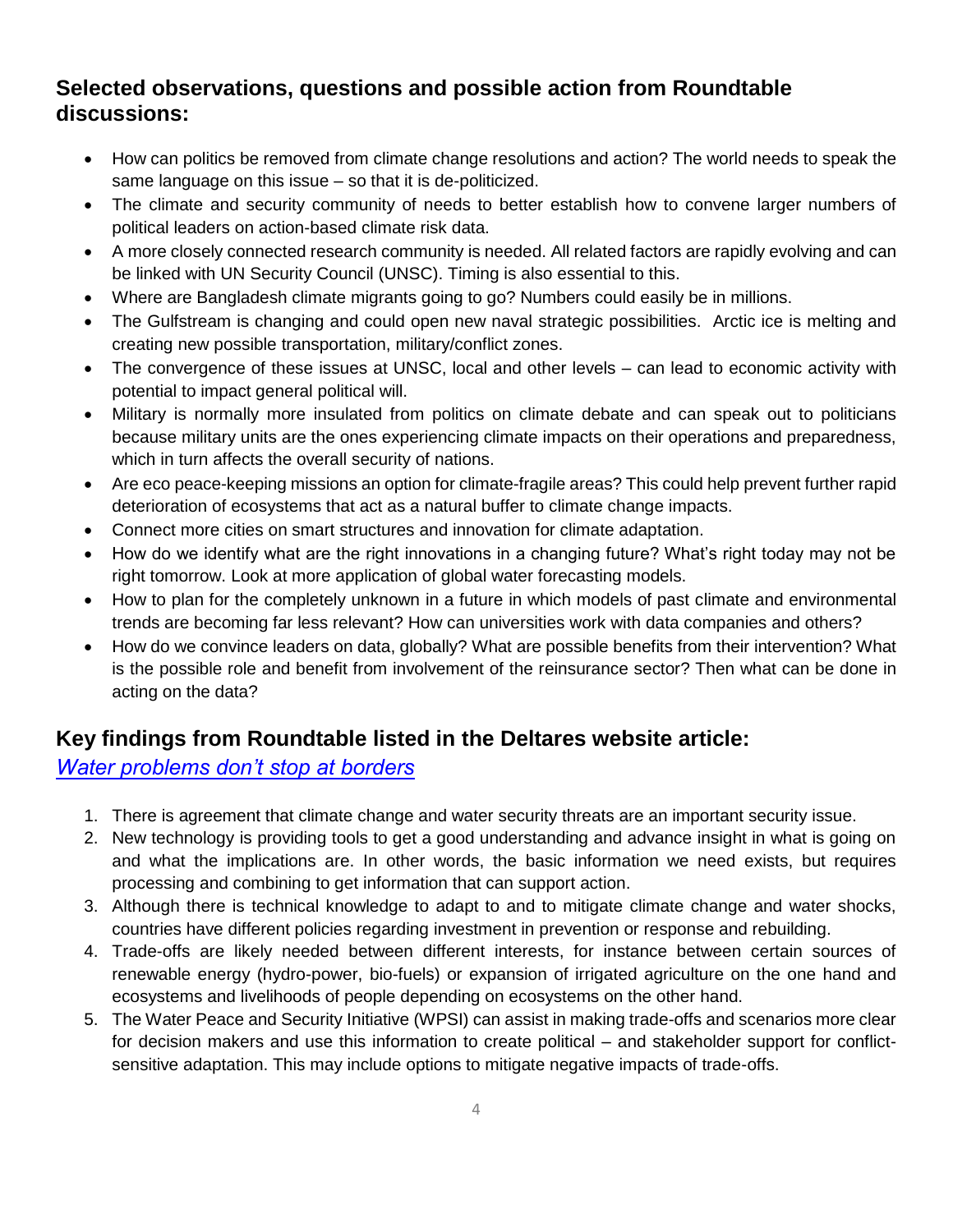## **Roundtable remarks by Ambassador of the Netherlands H.E. Mr. Henne Schuwer "The Water-Security Nexus"**

"Thank you for inviting me here today to talk about the role water plays in international peace and security. This talk comes at a good time. The Netherlands is in the midst of its year-long seat on the UN Security Council, and one of our goals is to shine a light on water as a cause of conflict.

In fact, Sigrid Kaag, our Minister for Foreign Trade and Development Cooperation, spoke to a UN panel about this recently. She explained how we have to make sure everyone has access to clean water. A community that has water to drink can feed its crops and economy, and is less likely cause conflicts. I would add that we also have to help each other prevent floods. We can do this by learning to live with water while keeping our feet dry in a way that does not drown our neighbor. Failure to do so gives water the power to harm, divide, or even destroy communities.

### **Water Scarcity**

Water scarcity affects the lives and livelihoods of people. We all know this. International organizations have been issuing warnings for quite some time about the impact of the water crises because of:

- increased demand for water as a result of economic growth
- global population growth
- increased urbanization
- climate change
- and bad water management.

UNESCO predicts that by 2025, 1.8 billion people will live in areas with absolute water scarcity. Two-thirds of the world population will deal with periodical water scarcity. It's a recipe for conflict, but we can prevent it.

### **The Water, Peace and Security Initiative**

To address this growing crisis, the Netherlands Ministry of Foreign Affairs has created the Water, Peace and Security Initiative with several partners, including the World Resources Institute. The goal is to mitigate water-related conflicts timely and effectively while maintaining peace.

The initiative weaves together four pillars:

- **Understand** the connection between water and security
- **Mobilize** effective action
- **Learn** to address vulnerabilities linked to water-based security threats
- Create a **dialogue** for peaceful confliction resolution

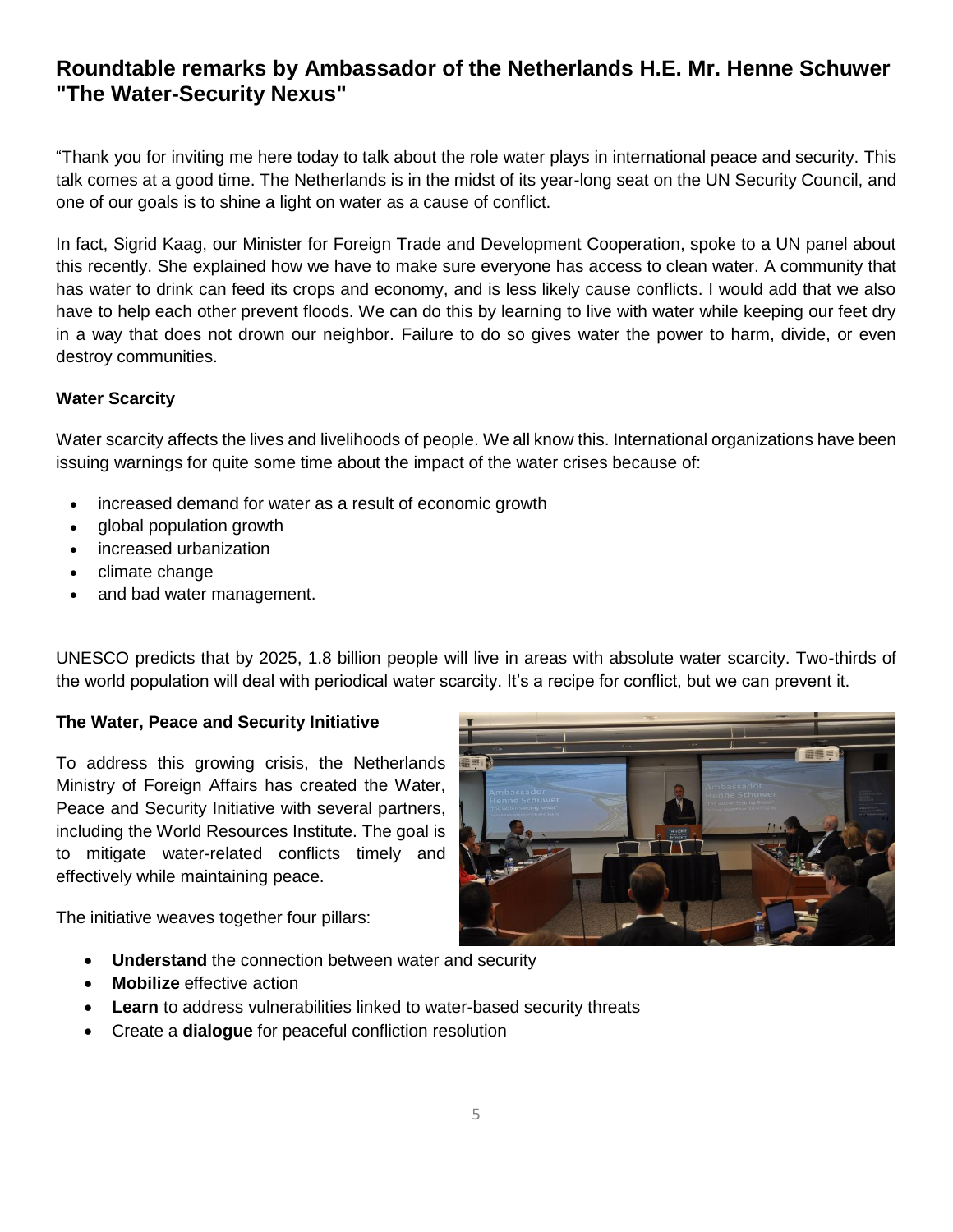#### **Water Management**

I mentioned a moment ago bad water management techniques can lead to conflicts. This can happen, for example, in the chaos after a flood or when one community builds up its own flood defenses only to drown another. The Netherlands understands these problems because we've been dealing with water for more than 800 years. Back then we started with simple mounds of dirt to block the water, and built windmills to pump water out of our land so we could farm.

Through the centuries, our flood defenses have grown into technological wonders. Five big movable storm surge barriers and an intricate system of dozens and dozens of smaller, levees, locks, dunes and dikes protect the country from flooding. The Maeslant and Oosterschelde barriers are the two great examples. The Maeslant is one of the largest moving structures on Earth, and protects the Port of Rotterdam, a key economic cog in the wheel of the European economy. And the Oosterschelde is a five-mile long storm-surge barrier that the American Society of Civil Engineers calls one of the modern engineering wonders of the world.

But we don't just block the water. We have learned to live with water.

We are changing the course of 30 rivers to give them room to flood during heavy rains to protect lives and livelihoods. Even creating an artifial island in the river Waal. Big cities like Rotterdam and The Hague use smart design to make water protection an integral part of the cityscape. For example in Den Haag Scheveningen Beach combines a new underground dike with an eye-catching designed seaside resort

Other nations recognize this expertise, and often come to the Dutch to help improve their flood defenses, which will become increasingly important as the seas rise. These two approaches, making sure communities have access to clean water and helping them build up their flood defenses, create the nexus of water security.

The time for action is now, before we find ourselves without water or drowning in it."

## **Excerpts from presentation by Charles Iceland of the World Resources Institute: Water and Global Security**

WRI-Aqueduct's "baseline water stress indicator" reveals that many places throughout the world are experiencing high or extremely high levels of water stress, driven mostly by water demand for irrigated agriculture. In some highly industrialized areas, there is also significant use of water by industry, including for electric power generation. In some cases, large cities compete with agricultural and industrial users for available water. Aqueduct's future scenarios indicate that unless we radically change the way we manage our water, water stress will continue to grow in the coming decades as a result of growing water demand and decreasing water supply in some regions of the world (due to climate change).

Over the years, WRI-Aqueduct researchers have investigated – via numerous case studies – the links between water insecurity and political insecurity. Through these case studies, we have identified three general pathways through which water insecurity leads to political insecurity:

- Diminishing water supply
- Growing water demand
- $-$  Excessive water supply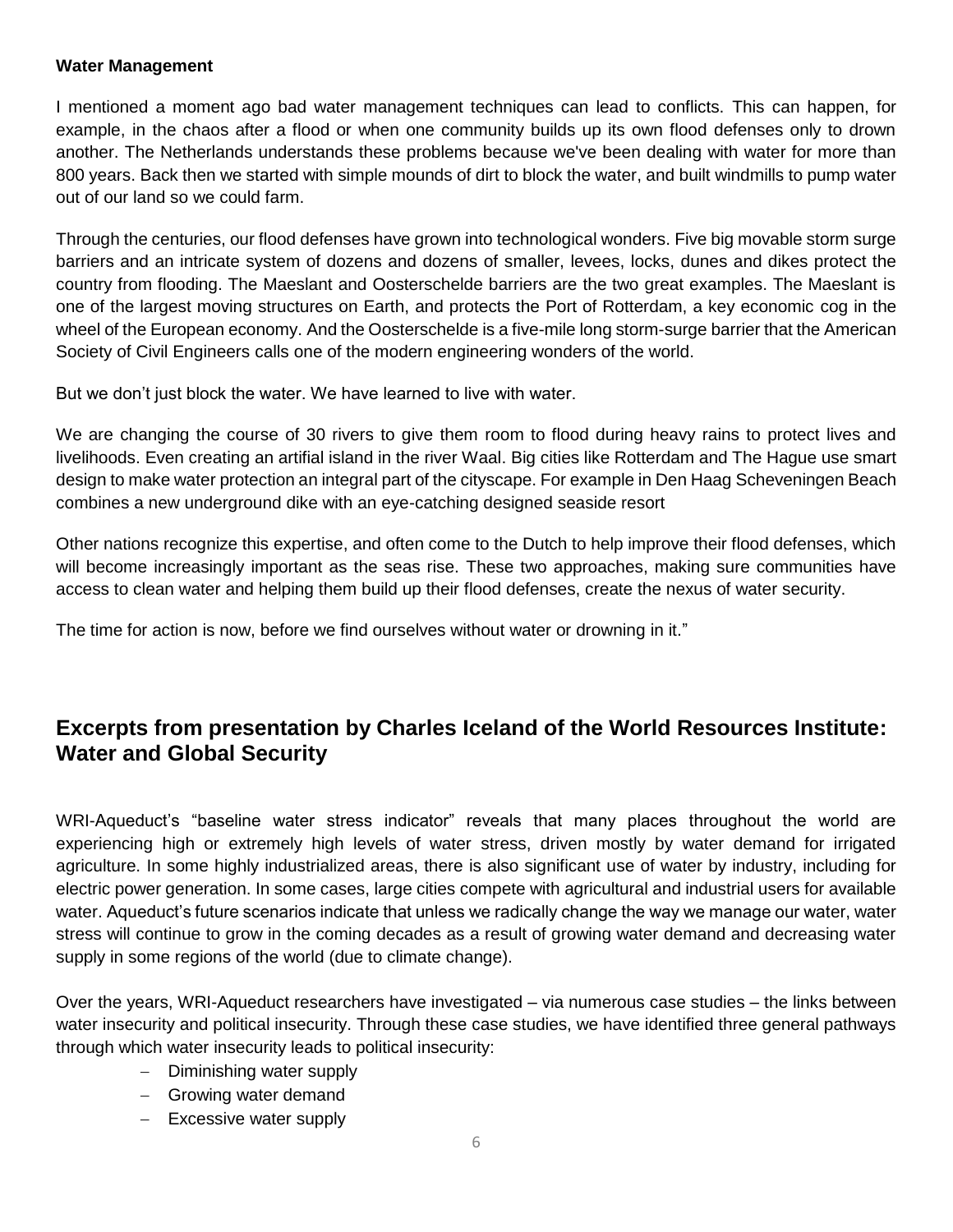The Water, Peace and Security Initiative is a two-year effort that WRI is undertaking with Deltares, IHE-Delft, The Hague Center for Strategic Studies, and Wetlands International. This effort is actively supported by the Netherlands Ministry of Foreign Affairs. The project has four components:

- 1. Understand: Develop an online global early warning system for water-related threats, and implement assessments to verify threats, and identify possible interventions
- 2. Mobilize: Conduct outreach to global "3D" audiences (diplomats, defense and development experts), as well as to national governments of developing countries
- 3. Learn: Provide training and capacity building to help developing countries cope with current and future crises and avert potential destabilizing conflict and migration;
- 4. Dialogue: Convene water dialogues among key stakeholders at both international and subnational levels, to try to diffuse tensions and pave the way for solutions.

As part of the "Understand" component of the project, WRI will lead the development of a global early warning system for potential water-related threats to human security. This online system will be hosted on WRI's new Resource Watch data platform. Resource Watch combines a number of WRI datasets with hundreds of third party datasets on global natural resources and climate change, as well as social, economic, and political conditions throughout the world.

The early warning system will combine a number of hazard, exposure, and vulnerability datasets to produce a water and security heat map. Yellow areas on the map will indicate places of heightened water and security risk. These risks will need to be verified via on-the-ground follow-up. Once we verify risks, we can begin to identify possible remedies and work with stakeholders on risk mitigation efforts. In developing the early warning system, we'll begin with hazard indicators – such as drought or change in surface water extent. Then we'll add exposure indicators, such as population density and vulnerability indicators, such as Fragile State Index score.

## **Excerpts from presentation and discussion: Role of the military in responding to climate threats to stability**

**Brig. General Stephen Cheney** (USMC-Ret.) of the American Security Project and GMACCC and **Hon. John Conger** of The Center for Climate and Security; featuring **Sherri Goodman**, Senior Advisor for International Security at the Center for Climate and Security

A decade ago climate and security were rarely mentioned in the same sentence, but now many people have connected water, climate change, resources and related issues to the field of security. There is a convergence between what is happening in advancing climate security, connecting those in the research community with the practitioner community, also with the private sector. On risk assessment process: even if military commanders don't like the politics of climate change, they want to protect their bases and forces, as well as enact plans in such a way as to reduce those risks in the future. Climate change has been politicized in the US, but less so in national security. So it's easier to deliver a message if it has a security aspect. Even in the current U.S. administration, commanders are still taking a more climateoriented approach.



 *John Conger (left), Sherri Goodman and Stephen Cheney*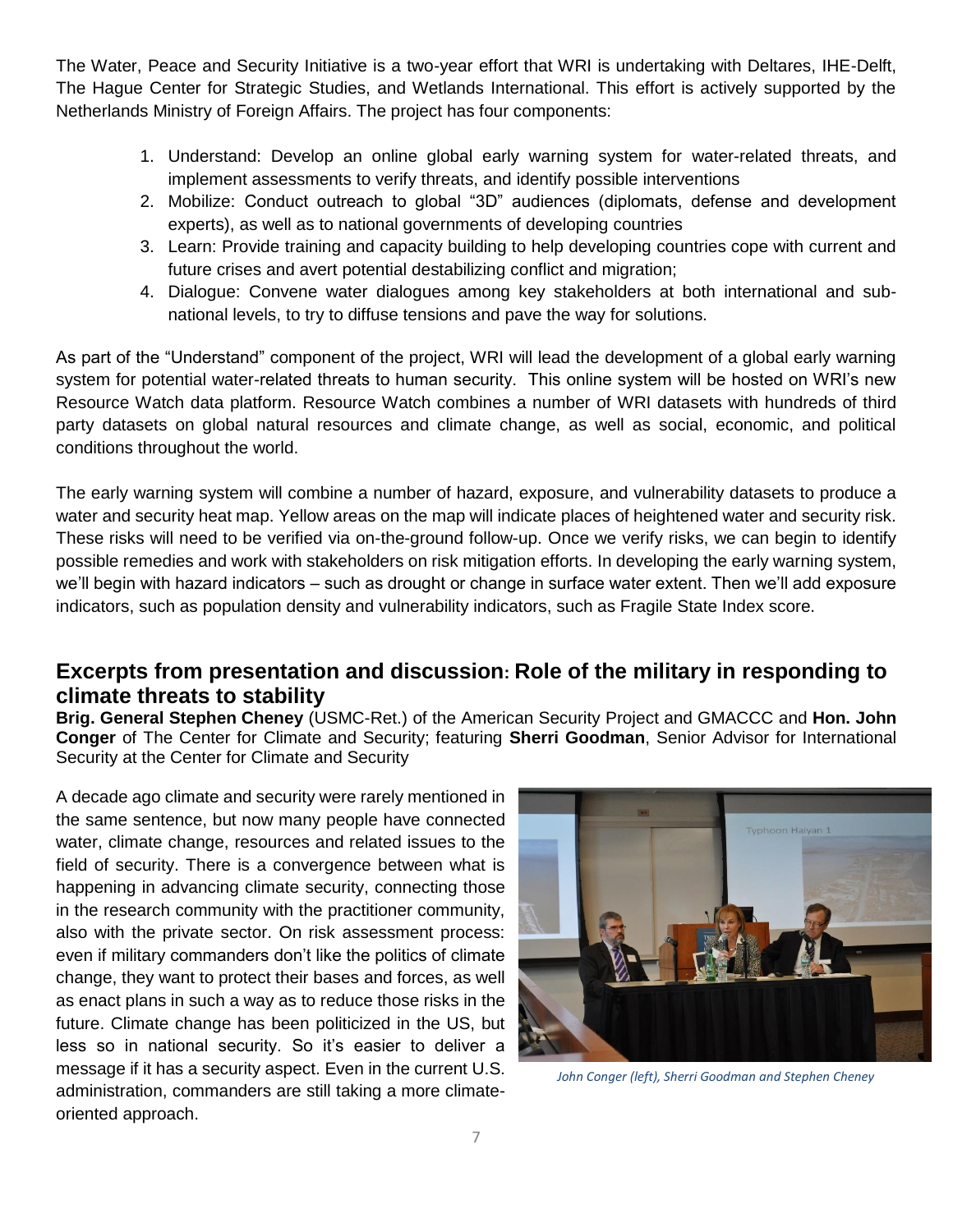# **The SOS Symposium from The Hague on 18 – 19 April 2018, as presented by Wouter Veening, Chairman of the Institute for Environmental Security**

Website:<https://sos-symposium.org/> Videos:<https://www.youtube.com/playlist?list=PLhG1KzU5vZWxFOopqNvmQRILaP11EXTAT>

The symposium gave the scientific contours of a roadmap to protect and restore the health of the planet.

### **[Save Our Skies](https://sos-symposium.org/session/save-our-skies/)**

The impact of Climate Change and other ecological changes exacerbated by human activity on the atmosphere is well-documented, with a scientific analysis of those impacts.

### **[Save Our Skins](https://sos-symposium.org/session/save-our-skins/)**

Parts of the Middle East and North Africa will become so hot that human habitability is compromised.

#### **[Save Our Seas](https://sos-symposium.org/session/save-our-seas/)**

Introduction to the Hydrosphere & Save Our Seas, on the state of the earth's seas and oceans

#### **[Save Our Shores](https://sos-symposium.org/session/save-our-shores/)**

Sea level rise is threatening coastal areas. Communities and cities located at the shores are at risk of flooding.

#### **[Save Our Streams](https://sos-symposium.org/session/save-our-streams/)**

Large-scale dams, deforestation, pollution and melting glaciers all impact on crucial streams and river basins.

#### **[Save Our Soils](https://sos-symposium.org/session/save-our-soils/)**

In many parts of the world soils are irreversibly degraded and polluted with risks for ecosystem integrity.

#### **[Save Our Space](https://sos-symposium.org/session/save-our-space/)**

Debris is increasingly polluting space. A comprehensive overview of how much space junk we are talking about and why we should care about it.

#### **[Save Our Species](https://sos-symposium.org/session/save-our-species/)**

Due to habitat destruction, pollution, poaching, illegal hunting and fishing, and climate change, species around the world are becoming extinct at an alarming rate.

#### **[Save Our Selvas](https://sos-symposium.org/session/save-our-selvas/)**

The relationship between forests and climate change has focused on the amount of carbon stored in forests and the amount of carbon dioxide released when forests are converted in other land uses.

#### **[Save Our Seeds](https://sos-symposium.org/session/save-our-seeds/)**

Our crops for food and agriculture were developed from wild plant species through adaptation by humans. This process resulted in crops in which only a subset of the wild genetic diversity was represented.

#### **[Save Our Systems/Civilisations](https://sos-symposium.org/session/save-our-systems/)**

Combination of the "spherical" SOS's from a systems ecology perspective and insights into what the connections are, with implications for civilization.

#### **[Save Our Science](https://sos-symposium.org/session/save-our-science/)**

In times of fake news and social media, scientific accuracy is at risk of being eroded. However, its importance for painting an accurate picture of where we are at and where we will be going is more important than ever.

### **[Save Our Security](https://sos-symposium.org/session/save-our-security/)**

The degradation of the natural environment can cause or exacerbate conflicts, and conflicts in turn can lead to the degradation of the environment, leaving us in a vicious cycle.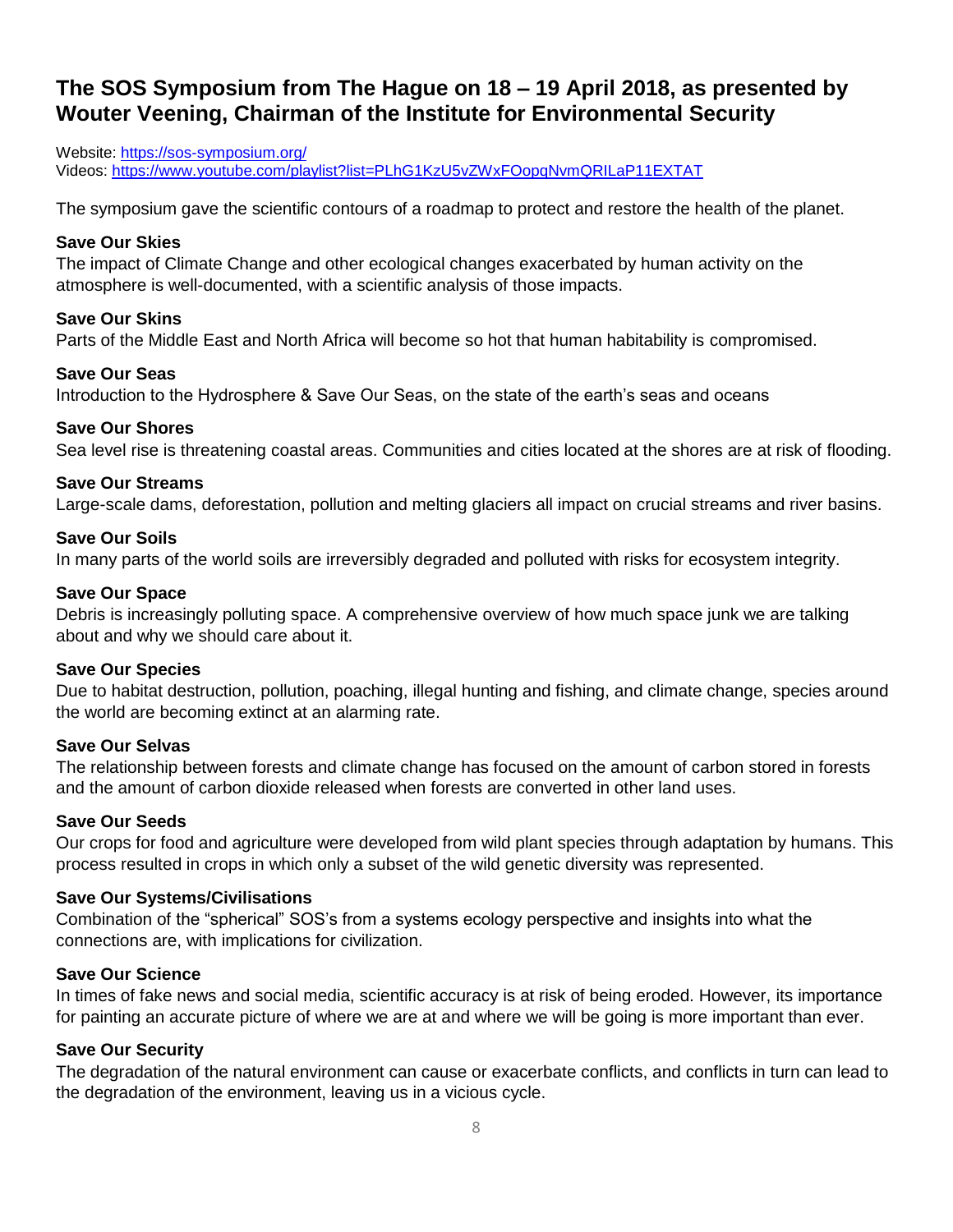## **Innovative initiatives presented at Roundtable**

**[The Land Life Company](https://www.landlifecompany.com/)** is restoring ecosystems and communities around the world with the COCOON planting technology as a low-cost, sustainable and scalable solution to plant trees in arid soils. The innovative COCOON planting technology enables trees and plants to grow in arid conditions.

**[The MIDES \(microbial desalination\) project](http://midesh2020.eu/)** is developing a sustainable low-energy process of producing safe drinking water, using Microbial Desalination Cells (MDC). The first pilot-scale demonstration site of the technology will begin operation in April 2019 in Denia, Spain. The target of this Horizon 2020 project is to produce 150 L/h of drinking water, while treating between 1-3 m<sup>3</sup>/day of wastewater, with an extremely low energy consumption of less than 0.5 kWh/m<sup>3</sup>.

**[The SunGlacier Project](http://sunglacier.com/)** is generating water from air using only solar power – as a water source for hot, dry parts of the planet, including off-grid settlements. The project was successfully tested in Mali in April 2017.

## **Film screening and discussion: Led by Rear Admiral Ann Phillips (USN-Ret.)**

**[The documentary film Tidewater:](https://www.amresproject.org/tidewater-film/)** The Hampton Roads area of Virginia is relatively unknown nationwide, but it is the region whose vulnerability to sea level rise most affects military readiness and overall national security. With 14 military installations spread across 17 local jurisdictions, it is the highest concentration of military assets in the country, where 1 in 6 residents are associated with national defence.

Written and produced by Roger Sorkin, in association with the American Resilience Project, the film explores how homes, schools, hospitals, and families are increasingly struggling to keep up with the effects of rising waters, and the military and all the surrounding municipalities are working toward solutions in the name of strengthening national security and enhancing economic prosperity.

### **Related publications and events on climate, water and security**

*Europe's Responsibility to Prepare: Managing Climate Security Risks in a Changing World – Shiloh* Fetzek of the Center for Climate and Security and Louise van Schaik of the Clingendael Institute: *<https://climateandsecurity.org/euresponsibilitytoprepare/>*

*A Test of Endurance: Addressing migration and security risks by means of landscape restoration in Africa* – A Planetary Security Initiative Report [https://www.clingendael.org/sites/default/files/2018-](https://www.clingendael.org/sites/default/files/2018-06/PSI_Report_A_Test_of_Endurance.pdf) [06/PSI\\_Report\\_A\\_Test\\_of\\_Endurance.pdf](https://www.clingendael.org/sites/default/files/2018-06/PSI_Report_A_Test_of_Endurance.pdf)

*A Watershed Moment for Iraqi Kurdistan: Subnational Hydropolitics and Regional Stability* **–** Dr. Marcus King of the GW Elliott School and Senior Fellow at the Center for Climate and Security: [https://www.newsecuritybeat.org/2018/05/watershed-moment-iraqi-kurdistan-subnational-hydropolitics](https://www.newsecuritybeat.org/2018/05/watershed-moment-iraqi-kurdistan-subnational-hydropolitics-regional-stability/#disqus_thread)[regional-stability/#disqus\\_thread](https://www.newsecuritybeat.org/2018/05/watershed-moment-iraqi-kurdistan-subnational-hydropolitics-regional-stability/#disqus_thread)

*More than infrastructures: water challenges in Iraq –* Tobias von Lossow of the Clingendael Sustainability Research Unit: [https://www.clingendael.org/sites/default/files/2018-07/PB\\_PSI\\_water\\_challenges\\_Iraq.pdf](https://www.clingendael.org/sites/default/files/2018-07/PB_PSI_water_challenges_Iraq.pdf)